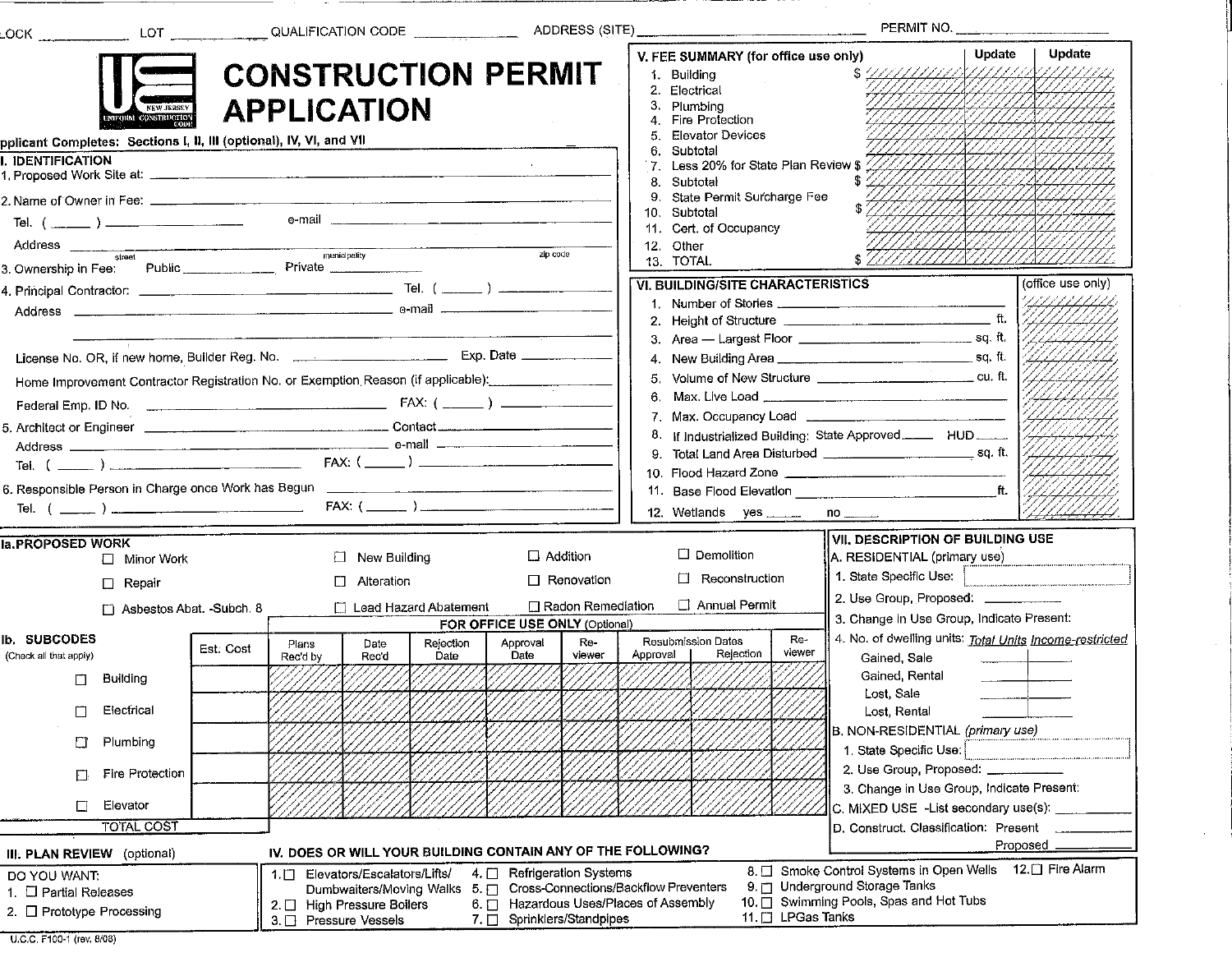## CERTIFICATION IN LIEU OF OATH

1. OWNER SECTION (to be completed if the applicant is the owner in fee)

I hereby certify that I am the owner in fee of the property listed on Page 4.

Mark the following applicable boxes:

A. ( ) I further certify that a new home (private residence) will be constructed on this property for my own use and occupancy. This dwelling is to be occupied by myself and is not to be used for any purpose other than single family residential use. I attest that all construction, plumbing, or electrical work will be done, in whole or in part, by me or by subcontractors under my supervision, in accordance with all applicable laws; and, I further acknowledge that said new home is not covered under the New Home Warranty and Builders Registration Act (N.J.S.A. 46:3B-1 et seq.) and that such fact shall be disclosed to any person purchasing this property within ten years of the date of issuance of a certificate of occupancy.

I UNDERSTAND THAT IN MARKING BOX A, I ACKNOWLEDGE THAT I AM ASSUMING RESPONSIBILITY FOR THE WORK DONE ON SAID PROPERTY, THE CONDITION OF THE PROPERTY PRIOR TO, DURING, AND AFTER ANY WORK PERFORMED, AND FOR THE PERFORMANCE OF THE SUBCONTRACTORS I HIRE, EMPLOY, OR OTHERWISE CONTRACT OR WITH WHOM I MAKE AGREEMENTS TO PERFORM WORK. IAM VOLUNTARILY AND KNOWINGLY ASSUMING THIS RESPONSIBILITY

B. ( ) I further certify the following as required by the New Jersey Uniform Construction Code, N.J.A.C. 5:23-2.15(f)1.ix:

I personally prepared the plans submitted for: 1) the new home referred to in A.; or, 2) an addition, alteration, renovation, or repair to an existing single family residence owned and occupied by myself and located on the property listed on Page 1; or, 3) a new structure that will be physically separate from, but that will be deemed part of, an existing single family residence that is owned and occupied by myself and located on the property listed on Page 4.

C. ( ) I further certify that I will perform or supervise the following work: C.1. ( ) Building C.2. ( ) Fire Protection

I further certify that I will perform the following work:

C.3. ( ) Electrical C.4. ( ) Plumbing

D. ( ) I agree to advise all contractors on this project that they are required to be registered with the New Jersey Division of Taxation and to comply with all New Jersey tax laws.

I further certify the following as required by the Uniform Construction Code, N.J.A.C. 5:23-2.15(a)5: All required State, county, and local prior approvals have been given, including such certification as the construction official may require.

I understand that if any of the above statements are willfully false, I am subject to punishment.

Signature **Date** 

II. AGENT SECTION (to be completed if the applicant is not the owner in fee)

I hereby certify the following as required by the Uniform Construction Code, N.J.A.C. 5:23-2.15(d): the proposed work is authorized by the owner in fee; and I have been authorized by the owner in fee to make this application as his agent.

I further certify the following as required by the Uniform Construction Code, N.J.A.C. 5:23-2.15(a)5: All required State, county, and local prior approvals have been given, including such certification as the construction official may require.

I agree to advise all contractors on this project that they are required to be registered with the New Jersey Division of Taxation and to comply with all New Jersey tax laws.

I understand that if any of the above statements are willfully false, I am subject to punishment.

( ) Check if contractor.

| Agent Name                                                                                                                                                                                                                           |  |  |
|--------------------------------------------------------------------------------------------------------------------------------------------------------------------------------------------------------------------------------------|--|--|
|                                                                                                                                                                                                                                      |  |  |
| <u> 1950 - John Harrison, mars and de la partie de la partie de la partie de la partie de la partie de la partie de la partie de la partie de la partie de la partie de la partie de la partie de la partie de la partie de la p</u> |  |  |
|                                                                                                                                                                                                                                      |  |  |
| Signature Signature Communication of the Communication of the Communication of the Communication of the Communication of the Communication of the Communication of the Communication of the Communication of the Communication       |  |  |
|                                                                                                                                                                                                                                      |  |  |

III. ( ) LEAD HAZARD ABATEMENT; include Homeowner or Building Owner Affidavit as per N.J.A.C. 5:17.